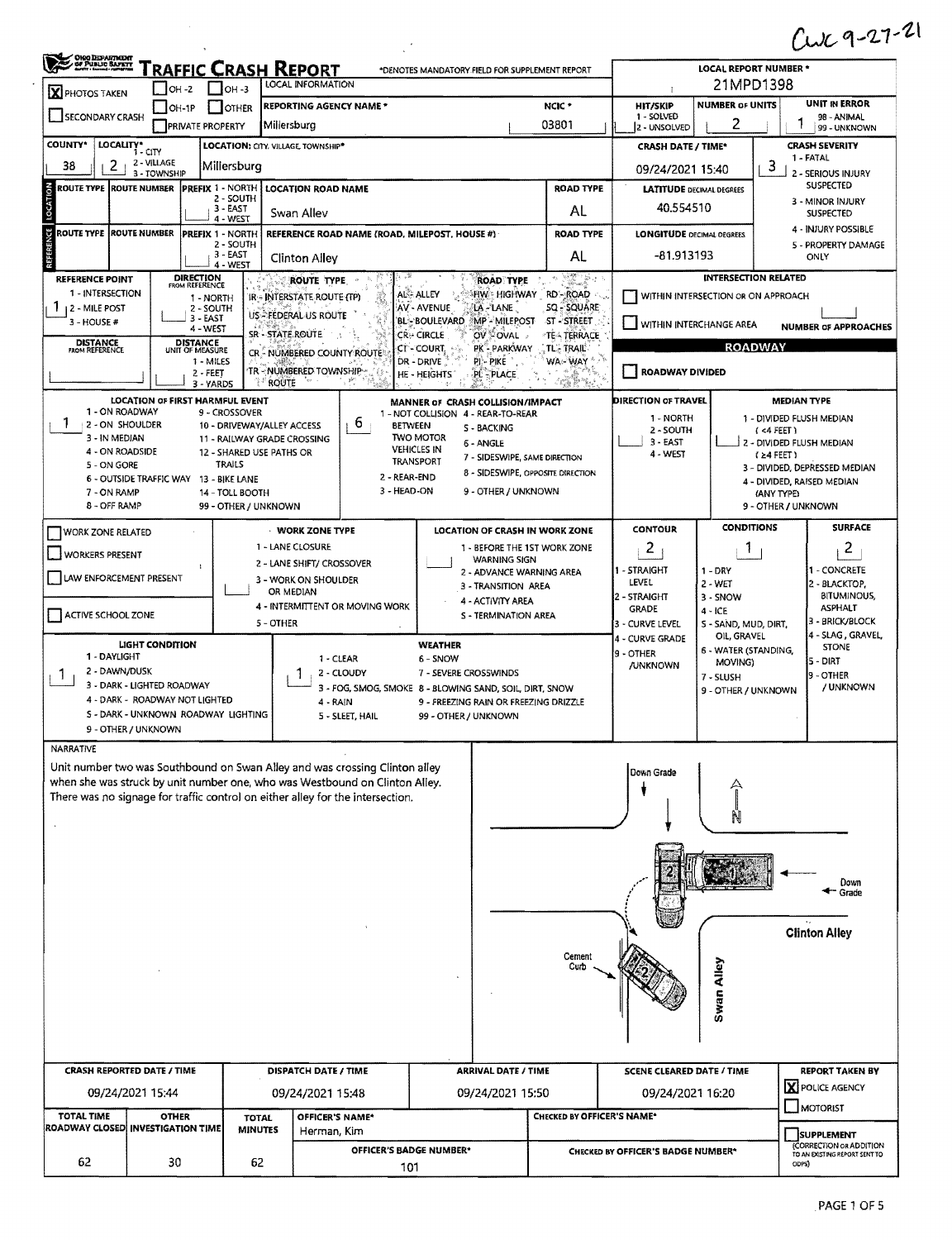|                           |                                                                                          |                                                          |  | <b>LOCAL REPORT NUMBER</b>                                                     |                                            |                                                                |                                                   |                                                         |                |                                                                      |  |  |  |  |
|---------------------------|------------------------------------------------------------------------------------------|----------------------------------------------------------|--|--------------------------------------------------------------------------------|--------------------------------------------|----------------------------------------------------------------|---------------------------------------------------|---------------------------------------------------------|----------------|----------------------------------------------------------------------|--|--|--|--|
|                           | <b>CHOO DEPARTMENT</b><br>OF PUBLIC BAPATY                                               |                                                          |  |                                                                                |                                            |                                                                |                                                   |                                                         |                | 21MPD1398                                                            |  |  |  |  |
| UNIT #                    | <b>OWNER NAME: LAST, FIRST, MIDDLE (C) SAME AS DRIVER)</b>                               |                                                          |  |                                                                                |                                            |                                                                | OWNER PHONE:INCLUDE AREA CODE (E) SAME AS DRIVER) |                                                         |                | DAMAGE                                                               |  |  |  |  |
|                           | PHILLIPS, JERRY, A                                                                       |                                                          |  |                                                                                |                                            | 330-473-0869                                                   |                                                   |                                                         |                | DAMAGE SCALE                                                         |  |  |  |  |
|                           | OWNER ADDRESS: STREET, CITY, STATE, ZIP ( C) SAME AS DRIVER)                             |                                                          |  |                                                                                |                                            |                                                                |                                                   | 1 - NONE<br>3 - FUNCTIONAL DAMAGE                       |                |                                                                      |  |  |  |  |
|                           | 575 HEBRON STREET, MILLERSBURG, OH, 44654                                                |                                                          |  |                                                                                |                                            |                                                                |                                                   | 2 - MINOR DAMAGE<br>4 - DISABLING DAMAGE<br>9 - UNKNOWN |                |                                                                      |  |  |  |  |
|                           | <b>COMMERCIAL CARRIER: NAME, ADDRESS, CITY, STATE, ZIP</b>                               |                                                          |  |                                                                                |                                            |                                                                | COMMERCIAL CARRIER PHONE: INCLUDE AREA CODE       | DAMAGED AREA(S)                                         |                |                                                                      |  |  |  |  |
|                           | LP STATE LICENSE PLATE #                                                                 |                                                          |  | <b>VEHICLE IDENTIFICATION #</b>                                                |                                            | <b>VEHICLE YEAR</b>                                            | <b>VEHICLE MAKE</b>                               | INDICATE ALL THAT APPLY                                 |                |                                                                      |  |  |  |  |
| OН                        | <b>HDT1558</b>                                                                           |                                                          |  | 1GAZG1FA2E1165213                                                              |                                            | 2014                                                           | CHEVROLET                                         |                                                         |                |                                                                      |  |  |  |  |
|                           | <b>INSURANCE COMPANY</b><br><b>INSURANCE POLICY #</b><br><b>X</b> INSURANCE              |                                                          |  |                                                                                |                                            | <b>COLOR</b>                                                   | <b>VEHICLE MODEL</b>                              |                                                         |                |                                                                      |  |  |  |  |
|                           | STATE FARM                                                                               |                                                          |  | 1820568B0335F                                                                  |                                            | WHI<br>TOWED BY: COMPANY NAME                                  | <b>EXPRESS</b>                                    |                                                         |                |                                                                      |  |  |  |  |
| COMMERCIAL                | <b>TYPE OF USE</b><br><b>GOVERNMENT</b>                                                  | IN EMERGENCY                                             |  | US DOT #                                                                       |                                            |                                                                |                                                   |                                                         |                |                                                                      |  |  |  |  |
| INTERLOCK                 |                                                                                          | <b>RESPONSE</b><br># OCCUPANTS                           |  | VEHICLE WEIGHT GVWR/GCWR                                                       |                                            | <b>HAZARDOUS MATERIAL</b><br><b>MATERIAL</b><br><b>CLASS #</b> | PLACARD ID#                                       |                                                         |                |                                                                      |  |  |  |  |
| DEVICE<br><b>EQUIPPED</b> | HIT/SKIP UNIT                                                                            |                                                          |  | 1 - ≤10K LBS.<br>2 - 10.001 - 26K LBS.                                         |                                            | <b>RELEASED</b><br>PLACARD                                     |                                                   |                                                         |                |                                                                      |  |  |  |  |
|                           | 1 - PASSENGER CAR                                                                        | 6 - VAN (9-15 SEATS)                                     |  | $3 - 26K$ LBS.<br>12 - GOLF CART                                               |                                            | 18 - LIMO (LIVERY VEHICLE)                                     | 23 - PEDESTRIAN/SKATER                            |                                                         |                |                                                                      |  |  |  |  |
|                           | 2 - PASSENGER VAN                                                                        | 7 - MOTORCYCLE 2-WHEELED                                 |  | 13 - SNOWMOBILE                                                                |                                            | 19 - BUS (16+ PASSENGERS)                                      | 24 - WHEELCHAIR (ANY TYPE)                        |                                                         |                |                                                                      |  |  |  |  |
|                           | (MINIVAN)<br>UNIT TYPE 3 - SPORT UTILITY                                                 | 8 - MOTORCYCLE 3-WHEELED<br>9 - AUTOCYCLE                |  | 14 - SINGLE UNIT<br><b>TRUCK</b>                                               | 20 - OTHER VEHICLE<br>21 - HEAVY EQUIPMENT |                                                                | 25 - OTHER NON-MOTORIST<br>26 - BICYCLE           |                                                         |                |                                                                      |  |  |  |  |
|                           | VEHICLE<br>4 - PICK UP                                                                   | 10 - MOPED OR MOTORIZED<br><b>BICYCLE</b>                |  | 15 - SEMI-TRACTOR<br>16 - FARM EQUIPMENT                                       |                                            | 22 - ANIMAL WITH RIDER OR                                      | 27 - TRAIN                                        |                                                         |                |                                                                      |  |  |  |  |
|                           | 5 - CARGO VAN                                                                            | 11 - ALL TERRAIN VEHICLE                                 |  | 17 - MOTORHOME                                                                 |                                            | ANIMAL-DRAWN VEHICLE                                           | 99 - UNKNOWN OR HIT/SKIP                          |                                                         |                |                                                                      |  |  |  |  |
|                           | (ATV/UTV)<br># OF TRAILING UNITS                                                         |                                                          |  |                                                                                |                                            |                                                                |                                                   |                                                         |                | 12                                                                   |  |  |  |  |
| VEHICL                    | WAS VEHICLE OPERATING IN AUTONOMOUS                                                      |                                                          |  | 0 - NO AUTOMATION                                                              |                                            | 3 - CONDITIONAL AUTOMATION 9 - UNKNOWN                         |                                                   |                                                         |                | 12                                                                   |  |  |  |  |
|                           | MODE WHEN CRASH OCCURRED?                                                                | 0                                                        |  | 1 - DRIVER ASSISTANCE                                                          |                                            | 4 - HIGH AUTOMATION                                            |                                                   |                                                         |                |                                                                      |  |  |  |  |
| 2                         | 1 - YES 2 - NO 9 - OTHER / UNKNOWN AUTONOMOUS 2 - PARTIAL AUTOMATION 5 - FULL AUTOMATION | <b>MODE LEVEL</b>                                        |  |                                                                                |                                            |                                                                |                                                   |                                                         |                |                                                                      |  |  |  |  |
|                           | 1 - NONE                                                                                 | 6 - BUS - CHARTER/TOUR                                   |  | $11 - FIRE$                                                                    | 16 - FARM                                  |                                                                | 21 - MAIL CARRIER                                 |                                                         |                |                                                                      |  |  |  |  |
|                           | $2 - TAXI$                                                                               | 7 - BUS - INTERGITY                                      |  | 12 - MILITARY                                                                  |                                            | 17 - MOWING                                                    | 99 - OTHER / UNKNOWN                              |                                                         |                |                                                                      |  |  |  |  |
| <b>SPECIAL</b>            | 3 - ELECTRONIC RIDE<br>SHARING                                                           | 8 - BUS - SHUTTLE<br>9 - BUS - OTHER                     |  | 13 - POLICE<br>14 - PUBLIC UTILITY                                             |                                            | 18 - SNOW REMOVAL<br>19 - TOWING                               |                                                   |                                                         |                |                                                                      |  |  |  |  |
|                           | <b>FUNCTION 4 - SCHOOL TRANSPORT</b><br>S - BUS - TRANSIT/COMMUTER                       | 10 - AMBULANCE                                           |  | 15 - CONSTRUCTION EQUIP.                                                       | 20 - SAFETY SERVICE                        |                                                                |                                                   |                                                         |                |                                                                      |  |  |  |  |
|                           |                                                                                          |                                                          |  |                                                                                |                                            | <b>PATROL</b>                                                  |                                                   |                                                         | 12             |                                                                      |  |  |  |  |
|                           | 1 - NO CARGO BODY TYPE<br>/ NOT APPLICABLE                                               | 4 - LOGGING<br>S - INTERMODAL                            |  | 7 - GRAIN/CHIPS/GRAVEL<br><b>B-POLE</b>                                        | 11 - DUMP                                  | 12 - CONCRETE MIXER                                            | 99 - OTHER / UNKNOWN                              |                                                         |                |                                                                      |  |  |  |  |
| CARGO<br><b>BODY</b>      | $2 - 8US$<br>3 - VEHICLE TOWING                                                          | CONTAINER CHASSIS<br>6 - CARGOVAN                        |  | 9 - CARGO TANK                                                                 |                                            | 13 - AUTO TRANSPORTER                                          |                                                   |                                                         |                | וידו<br>9                                                            |  |  |  |  |
| <b>TYPE</b>               | ANOTHER MOTOR VEHICLE                                                                    | /ENCLOSED BOX                                            |  | 10 - FLAT BED                                                                  |                                            | 14 - GARBAGE/REFUSE                                            |                                                   |                                                         |                | C                                                                    |  |  |  |  |
|                           | 1 - TURN SIGNALS<br>2 - HEAD LAMPS                                                       | 4 - BRAKES<br>5 - STEERING                               |  | 7 - WORN OR SLICK TIRES                                                        |                                            | 9 - MOTOR TROUBLE<br>10 - DISABLED FROM PRIOR                  | 99 - OTHER / UNKNOWN                              |                                                         |                |                                                                      |  |  |  |  |
| <b>VEHICLE</b><br>DEFECTS | 3 - TAIL LAMPS                                                                           | 6 - TIRE BLOWOUT                                         |  | 8 - TRAILER EQUIPMENT<br>DEFECTIVE                                             |                                            | <b>ACCIDENT</b>                                                |                                                   |                                                         |                |                                                                      |  |  |  |  |
|                           |                                                                                          |                                                          |  |                                                                                |                                            |                                                                |                                                   | $\Box$ - NO DAMAGE [ 0 ]                                |                | J- UNDERCARRIAGE [ 14 ]                                              |  |  |  |  |
|                           | 1 - INTERSECTION -<br>MARKED CROSSWALK                                                   | 4 - MIDBLOCK -<br>MARKED CROSSWALK                       |  | 7 - SHOULDER/ROADSIDE<br>8 - SIDEWALK                                          |                                            | 10 - DRIVEWAY ACCESS<br>11 - SHARED USE PATHS                  | 99 - OTHER / UNKNOWN                              | $\Box$ TOP [13]<br>$\Box$ - ALL AREAS [ 15 ]            |                |                                                                      |  |  |  |  |
| NON-<br>MOTORIST          | 2 - INTERSECTION -<br><b>UNMARKED CROSSWALK</b>                                          | 5 - TRAVEL LANE -<br>OTHER LOCATION                      |  | 9 - MEDIAN/CROSSING                                                            |                                            | <b>OR TRAILS</b><br>12 - FIRST RESPONDER                       |                                                   |                                                         |                | <b>J-UNIT NOT AT SCENE</b> [ 16 ]                                    |  |  |  |  |
| <b>LOCATION</b>           | 3 - INTERSECTION - OTHER                                                                 | <b>6 - BICYCLE LANE</b>                                  |  | <b>ISLAND</b>                                                                  |                                            | AT INCIDENT SCENE                                              |                                                   |                                                         |                |                                                                      |  |  |  |  |
|                           | 1 - NON-CONTACT                                                                          | 1 - STRAIGHT AHEAD<br>2 - BACKING                        |  | - LEAVING TRAFFIC<br>LANE                                                      |                                            | 15 - WALKING, RUNNING,<br>JOGGING, PLAYING                     | <b>21 - STANDING OUTSIDE</b><br>DISABLED VEHICLE  |                                                         |                | <b>INITIAL POINT OF CONTACT</b>                                      |  |  |  |  |
| 3                         | 2 - NON-COLLISION<br>3 - STRIKING                                                        | 3 - CHANGING LANES<br>4 - OVERTAKING/PASSING             |  | 10 - PARKED<br>11 - SLOWING OR STOPPED                                         |                                            | 16 - WORKING<br>17 - PUSHING VEHICLE                           | 99 - OTHER / UNKNOWN                              | 0 - NO DAMAGE<br>12                                     |                | 14 - UNDERCARRIAGE<br>1-12 - REFER TO UNIT 15 - VEHICLE NOT AT SCENE |  |  |  |  |
| ACTION                    | 4 - STRUCK                                                                               | PRE-CRASH S - MAKING RIGHT TURN                          |  | IN TRAFFIC                                                                     |                                            | 18 - APPROACHING OR                                            |                                                   |                                                         | <b>DIAGRAM</b> | 99 - UNKNOWN                                                         |  |  |  |  |
|                           | <b>S - BOTH STRIKING</b>                                                                 | <b>ACTIONS 6 - MAKING LEFT TURN</b><br>7 - MAKING U-TURN |  | 12 - DRIVERLESS<br>13 - NEGOTIATING A CURVE                                    |                                            | LEAVING VEHICLE<br>19 - STANDING                               |                                                   | $13 - TOP$                                              |                |                                                                      |  |  |  |  |
|                           | & STRUCK<br>9 - OTHER / UNKNOWN                                                          | <b>B-ENTERING TRAFFIC</b><br>LANE                        |  | 14 - ENTERING OR CROSSING 20 - OTHER NON-MOTORIST<br><b>SPECIFIED LOCATION</b> |                                            |                                                                |                                                   |                                                         |                | TRAFFIC                                                              |  |  |  |  |
|                           | 1 - NONE                                                                                 |                                                          |  | B - FOLLOWING TOO CLOSE 13 - IMPROPER START FROM                               |                                            | <b>18 - OPERATING DEFECTIVE</b>                                | 23 - OPENING DOOR INTO                            | TRAFFICWAY FLOW                                         |                | <b>TRAFFIC CONTROL</b>                                               |  |  |  |  |
|                           | 2 - FAILURE TO YIELD<br>3 - RAN RED LIGHT                                                | /ACDA<br>9 - IMPROPER LANE                               |  | A PARKED POSITION<br>14 - STOPPED OR PARKED                                    |                                            | <b>EQUIPMENT</b><br>19 - LOAD SHIFTING                         | <b>ROADWAY</b><br>99 - OTHER IMPROPER             | 1 - ONE-WAY                                             |                | 1 - ROUNDABOUT 4 - STOP SIGN                                         |  |  |  |  |
|                           | 4 - RAN STOP SIGN<br>5 - UNSAFE SPEED                                                    | CHANGE<br>10 - IMPROPER PASSING                          |  | <b>ILLEGALLY</b>                                                               |                                            | /FALLING/SPILLING                                              | <b>ACTION</b>                                     | 2 - TWO-WAY<br>2                                        | ь              | 2 - SIGNAL<br>S - YIELD SIGN<br>3 - FLASHER<br>6 - NO CONTROL        |  |  |  |  |
|                           | CONTRIBUTING 6 - IMPROPER TURN                                                           | 11 - DROVE OFF ROAD                                      |  | 15 - SWERVING TO AVOID<br>16 - WRONG WAY                                       |                                            | 20 - IMPROPER CROSSING<br>21 - LYING IN ROADWAY                |                                                   |                                                         |                |                                                                      |  |  |  |  |
|                           | CIRCUMSTANCES 7 - LEFT OF CENTER                                                         | 12 - IMPROPER BACKING                                    |  | 17 - VISION OBSTRUCTION                                                        |                                            | 22 - NOT DISCERNIBLE                                           |                                                   | # OF THROUGH LANES<br><b>ON ROAD</b>                    |                | <b>RAIL GRADE CROSSING</b><br>1 - NOT INVLOVED                       |  |  |  |  |
| <b>SEQUENCE OF EVENTS</b> |                                                                                          |                                                          |  |                                                                                |                                            |                                                                | unger or group map                                | 2                                                       |                | 2 - INVOLVED-ACTIVE CROSSING                                         |  |  |  |  |
| 20                        | 1 - OVERTURN/ROLLOVER                                                                    | 7 - SEPARATION OF UNITS                                  |  | EVENTS <b>And Allen</b><br>12 - DOWNHILL RUNAWAY                               |                                            | 19 - ANIMAL - OTHER                                            | 23 - STRUCK BY FALLING,                           |                                                         |                | 3 - INVOLVED-PASSIVE CROSSING                                        |  |  |  |  |
|                           | 2 FIRE/EXPLOSION<br>3 - IMMERSION                                                        | 8 - RAN OFF ROAD RIGHT<br>9 - RAN OFF ROAD LEFT          |  | 13 - OTHER NON-COLLISION 20 - MOTOR VEHICLE IN<br>14 - PEDESTRIAN              |                                            | <b>TRANSPORT</b>                                               | SHIFTING CARGO OR<br>ANYTHING SET IN              |                                                         |                | UNIT / NON-MOTORIST DIRECTION                                        |  |  |  |  |
|                           | 4 - JACKKNIFE                                                                            | 10 - CROSS MEDIAN                                        |  | 15 - PEDALCYCLE                                                                |                                            | 21 - PARKED MOTOR                                              | MOTION BY A MOTOR<br>VEHICLE                      |                                                         |                | 1 - NORTH<br>S-NORTHEAST                                             |  |  |  |  |
|                           | 5 - CARGO / EQUIPMENT<br>LOSS OR SHIFT                                                   | 11 - CROSS CENTERLINE -<br>OPPOSITE DIRECTION            |  | 16 - RAILWAY VEHICLE<br>17 - ANIMAL - FARM                                     |                                            | VEHICLE<br>22 - WORK ZONE                                      | 24 - OTHER MOVABLE<br>OBJECT                      |                                                         |                | 2 - SOUTH<br>6 - NORTHWEST<br>$3 - EAST$<br>7 - SOUTHEAST            |  |  |  |  |
| 3                         | 6 - EQUIPMENT FAILURE                                                                    | OF TRAVEL                                                |  | 18 - ANIMAL - DEER                                                             |                                            | MAINTENANCE<br><b>EQUIPMENT</b>                                |                                                   | $F_{ROM}$ $\approx$<br>TO I                             |                | 4 - WEST<br><b>B-SOUTHWEST</b>                                       |  |  |  |  |
|                           | 25 - IMPACT ATTENUATOR                                                                   | 31 - GUARDRAIL END                                       |  | 38 - OVERHEAD SIGN POST                                                        |                                            | 45 - EMBANKMENT                                                | 52 - BUILDING                                     |                                                         |                | 9 - OTHER / UNKNOWN                                                  |  |  |  |  |
|                           | / CRASH CUSHION<br>26 - BRIDGE OVERHEAD                                                  | 32 - PORTABLE BARRIER<br>33 - MEDIAN CABLE BARRIER       |  | 39 - LIGHT / LUMINARIES<br><b>SUPPORT</b>                                      | <b>46 - FENCE</b>                          | 47 - MAILBOX                                                   | <b>53 - TUNNEL</b><br><b>S4 - OTHER FIXED</b>     | UNIT SPEED                                              |                | DETECTED SPEED                                                       |  |  |  |  |
|                           | <b>STRUCTURE</b>                                                                         | 34 - MEDIAN GUARDRAIL                                    |  | 40 - UTILITY POLE                                                              | 48 - TREE                                  | 49 - FIRE HYDRANT                                              | OBJECT<br>99 - OTHER / UNKNOWN                    |                                                         |                | 1 - STATED / ESTIMATED SPEED                                         |  |  |  |  |
|                           | 27 - BRIDGE PIER OR<br>ABUTMENT                                                          | <b>BARRIER</b><br>35 - MEDIAN CONCRETE                   |  | 41 - OTHER POST, POLE<br>OR SUPPORT                                            |                                            | S0 - WORK ZONE                                                 |                                                   | 10                                                      |                |                                                                      |  |  |  |  |
|                           | 28 - BRIDGE PARAPET<br>29 - BRIDGE RAIL                                                  | <b>BARRIER</b><br>36 - MEDIAN OTHER BARRIER 43 - CURB    |  | 42 - CULVERT                                                                   |                                            | MAINTENANCE<br>EQUIPMENT                                       |                                                   | POSTED SPEED                                            |                | 2 - CALCULATED / EDR                                                 |  |  |  |  |
|                           | 30 - GUARDRAIL FACE                                                                      | 37 - TRAFFIC SIGN POST                                   |  | 44 - DITCH                                                                     | 51 - WALL                                  |                                                                |                                                   |                                                         |                | 3 - UNDETERMINED                                                     |  |  |  |  |
|                           | <b>FIRST HARMFUL EVENT</b>                                                               |                                                          |  | <b>MOST HARMFUL EVENT</b>                                                      |                                            |                                                                |                                                   | 15                                                      |                |                                                                      |  |  |  |  |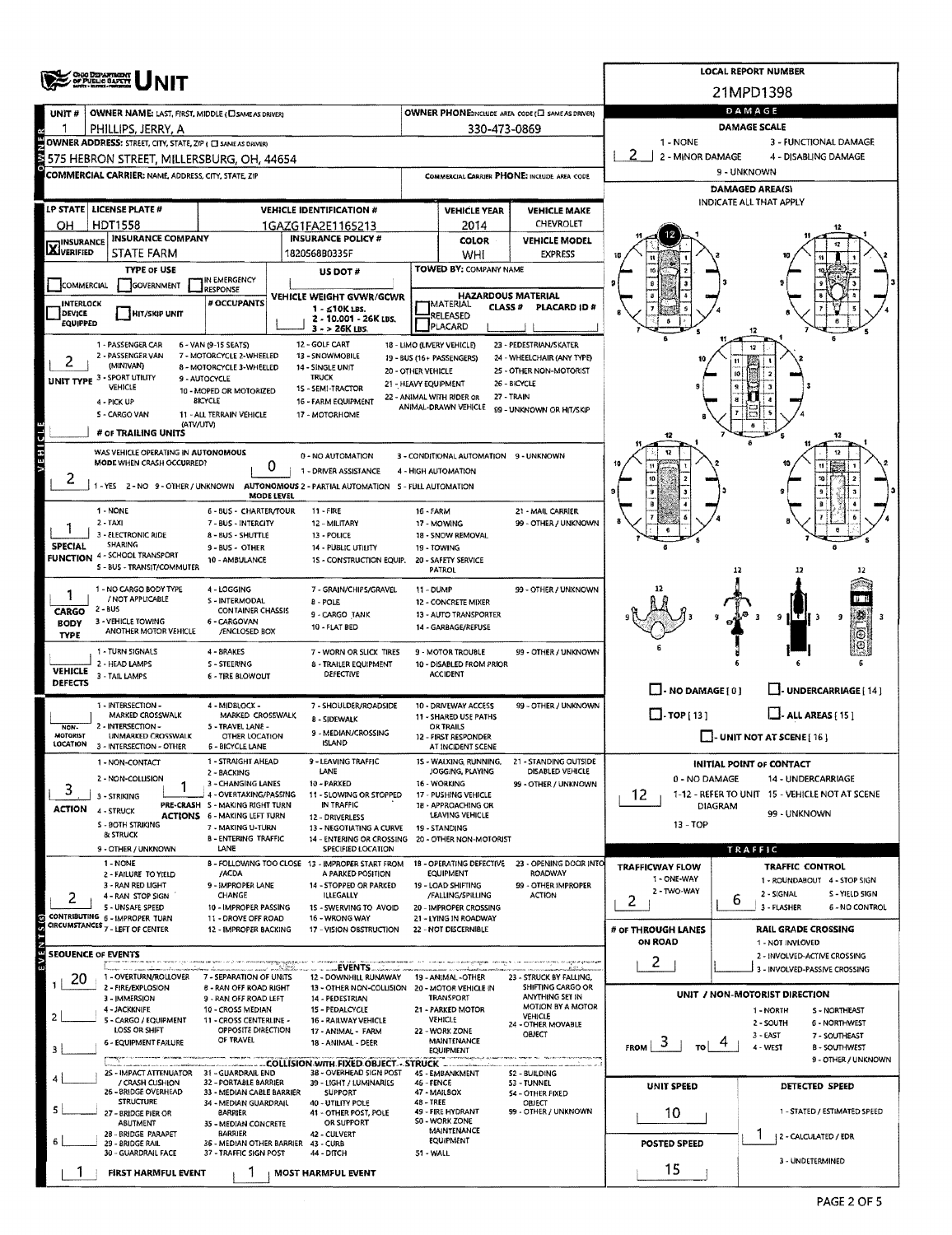|                                  | <b>ORO DEPARTMENT</b><br>OF PUBLIC BAPETY                                          |                                                           |                                                                               | <b>LOCAL REPORT NUMBER</b> |                                                   |                                                      |                                   |                      |                                                             |  |  |  |  |
|----------------------------------|------------------------------------------------------------------------------------|-----------------------------------------------------------|-------------------------------------------------------------------------------|----------------------------|---------------------------------------------------|------------------------------------------------------|-----------------------------------|----------------------|-------------------------------------------------------------|--|--|--|--|
|                                  |                                                                                    |                                                           |                                                                               |                            |                                                   |                                                      | 21MPD1398<br>DAMAGE               |                      |                                                             |  |  |  |  |
| UNIT#<br>2                       | <b>OWNER NAME: LAST, FIRST, MIDDLE (E) SAME AS ORIVERY</b>                         |                                                           |                                                                               |                            |                                                   | OWNER PHONE; INCLUDE AREA CODE (C) SAME AS ORNER)    | <b>DAMAGE SCALE</b>               |                      |                                                             |  |  |  |  |
|                                  | STOCKER, TREVOR, M<br>OWNER ADDRESS: STREET, CITY, STATE, ZIP ( C) SAME AS DRIVER) |                                                           |                                                                               |                            | 330-275-5380                                      |                                                      | 1 - NONE<br>3 - FUNCTIONAL DAMAGE |                      |                                                             |  |  |  |  |
|                                  | 349 UHL STREET, MILLERSBURG, OH, 44654                                             |                                                           |                                                                               |                            |                                                   |                                                      | 2 - MINOR DAMAGE                  | 4 - DISABLING DAMAGE |                                                             |  |  |  |  |
|                                  | <b>COMMERCIAL CARRIER: NAME, ADDRESS, CITY, STATE, ZIP</b>                         |                                                           |                                                                               |                            |                                                   | COMMERCIAL CARRIER PHONE: INCLUDE AREA CODE          | 9 - UNKNOWN                       |                      |                                                             |  |  |  |  |
|                                  |                                                                                    |                                                           |                                                                               |                            |                                                   |                                                      | <b>DAMAGED AREA(S)</b>            |                      |                                                             |  |  |  |  |
|                                  | LP STATE LICENSE PLATE #                                                           |                                                           | <b>VEHICLE IDENTIFICATION #</b>                                               |                            | <b>VEHICLE YEAR</b>                               | <b>VEHICLE MAKE</b>                                  |                                   |                      | INDICATE ALL THAT APPLY                                     |  |  |  |  |
| OН                               | JFH4752                                                                            |                                                           | 2C4RDGBGOGR110111                                                             |                            | 2016                                              | <b>DODGE</b>                                         |                                   |                      |                                                             |  |  |  |  |
| <b>INSURANCE</b><br>XVERIFIED    | <b>INSURANCE COMPANY</b>                                                           |                                                           | <b>INSURANCE POLICY #</b>                                                     |                            | COLOR                                             | <b>VEHICLE MODEL</b>                                 |                                   |                      |                                                             |  |  |  |  |
|                                  | ALLSTATE<br><b>TYPE OF USE</b>                                                     |                                                           | 826423464                                                                     |                            | GRY<br>TOWED BY: COMPANY NAME                     | <b>GRAND CARAVAN</b>                                 |                                   |                      |                                                             |  |  |  |  |
| <b>COMMERCIAL</b>                | GOVERNMENT                                                                         | IN EMERGENCY                                              | US DOT#                                                                       |                            | FINNEYS TOWING                                    |                                                      |                                   |                      |                                                             |  |  |  |  |
| INTERLOCK                        |                                                                                    | <b>RESPONSE</b><br># OCCUPANTS                            | VEHICLE WEIGHT GVWR/GCWR                                                      |                            |                                                   | <b>HAZARDOUS MATERIAL</b>                            |                                   |                      |                                                             |  |  |  |  |
| <b>DEVICE</b>                    | <b>HIT/SKIP UNIT</b>                                                               |                                                           | $1 - 510K$ LBS.<br>2 - 10.001 - 26K LBS.                                      |                            | MATERIAL<br>CLASS#<br>RELEASED                    | PLACARD ID#                                          |                                   |                      |                                                             |  |  |  |  |
| <b>EQUIPPED</b>                  |                                                                                    | 2                                                         | $3 - 26K$ LBS.                                                                |                            | PLACARD                                           |                                                      |                                   |                      |                                                             |  |  |  |  |
|                                  | 1 - PASSENGER CAR<br>2 - PASSENGER VAN                                             | 6 - VAN (9-15 SEATS)<br>7 - MOTORCYCLE 2-WHEELED          | 12 - GOUF CART<br>13 - SNOWMOBILE                                             |                            | 18 - LIMO (LIVERY VEHICLE)                        | 23 - PEDESTRIAN/SKATER<br>24 - WHEELCHAIR (ANY TYPE) |                                   | 12                   |                                                             |  |  |  |  |
|                                  | (MINIVAN)                                                                          | 8 - MOTORCYCLE 3-WHEELED                                  | 14 - SINGLE UNIT                                                              | 20 - OTHER VEHICLE         | 19 - BUS (16+ PASSENGERS)                         | 25 - OTHER NON-MOTORIST                              |                                   | 10                   |                                                             |  |  |  |  |
|                                  | UNIT TYPE 3 - SPORT UTILITY<br><b>VEHICLE</b>                                      | 9 - AUTOCYCLE<br>10 - MOPED OR MOTORIZED                  | <b>TRUCK</b><br>1S - SEMI-TRACTOR                                             |                            | 21 - HEAVY EQUIPMENT                              | 26 - BICYCLE                                         |                                   |                      |                                                             |  |  |  |  |
|                                  | 4 - PICK UP                                                                        | <b>BICYCLE</b>                                            | 16 - FARM EQUIPMENT                                                           |                            | 22 - ANIMAL WITH RIDER OR<br>ANIMAL-DRAWN VEHICLE | 27 - TRAIN<br>99 - UNKNOWN OR HIT/SKIP               |                                   |                      |                                                             |  |  |  |  |
|                                  | 5 - CARGO VAN<br>(ATV/UTV)                                                         | 11 - ALL TERRAIN VEHICLE                                  | 17 - MOTORHOME                                                                |                            |                                                   |                                                      |                                   |                      |                                                             |  |  |  |  |
| đ                                | # OF TRAILING UNITS                                                                |                                                           |                                                                               |                            |                                                   |                                                      |                                   |                      |                                                             |  |  |  |  |
| VEHI                             | WAS VEHICLE OPERATING IN AUTONOMOUS                                                |                                                           | 0 - NO AUTOMATION                                                             |                            | 3 - CONDITIONAL AUTOMATION 9 - UNKNOWN            |                                                      |                                   |                      | $\overline{1}$                                              |  |  |  |  |
|                                  | MODE WHEN CRASH OCCURRED?                                                          | 0                                                         | 1 - DRIVER ASSISTANCE                                                         |                            | 4 - HIGH AUTOMATION                               |                                                      |                                   |                      |                                                             |  |  |  |  |
| 2                                | 1-YES 2-NO 9-OTHER/UNKNOWN                                                         |                                                           | AUTONOMOUS 2 - PARTIAL AUTOMATION 5 - FULL AUTOMATION                         |                            |                                                   |                                                      |                                   |                      | 10                                                          |  |  |  |  |
|                                  | 1 - NONE                                                                           | MODE LEVEL<br>6 - BUS - CHARTER/TOUR                      | 11 - FIRE                                                                     | 16 - FARM                  |                                                   | 21 - MAIL CARRIER                                    |                                   |                      |                                                             |  |  |  |  |
|                                  | $2 - TAXI$                                                                         | 7 - BUS - INTERCITY                                       | 12 - MILITARY                                                                 |                            | 17 - MOWING                                       | 99 - OTHER / UNKNOWN                                 |                                   |                      |                                                             |  |  |  |  |
|                                  | 3 - ELECTRONIC RIDE<br>SHARING                                                     | 8 - BUS - SHUTTLE                                         | 13 - POLICE                                                                   |                            | 18 - SNOW REMOVAL                                 |                                                      |                                   |                      |                                                             |  |  |  |  |
| <b>SPECIAL</b>                   | <b>FUNCTION 4-SCHOOL TRANSPORT</b>                                                 | 9-BUS - OTHER<br>10 - AM8ULANCE                           | 14 - PUBLIC UTILITY<br>1S - CONSTRUCTION EQUIP,                               |                            | 19 - TOWING<br>20 - SAFETY SERVICE                |                                                      |                                   |                      |                                                             |  |  |  |  |
|                                  | S - BUS - TRANSIT/COMMUTER                                                         |                                                           |                                                                               |                            | PATROL                                            |                                                      |                                   | 12                   |                                                             |  |  |  |  |
|                                  | 1 - NO CARGO BODY TYPE                                                             | 4 - LOGGING                                               | 7 - GRAIN/CHIPS/GRAVEL                                                        | 11 - DUMP                  |                                                   | 99 - OTHER / UNKNOWN                                 |                                   |                      |                                                             |  |  |  |  |
| CARGO                            | / NOT APPLICABLE<br>2 - BUS                                                        | S - INTERMODAL<br><b>CONTAINER CHASSIS</b>                | 8 - POLE                                                                      |                            | 12 - CONCRETE MIXER                               |                                                      |                                   |                      |                                                             |  |  |  |  |
| <b>BODY</b>                      | 3 - VEHICLE TOWING                                                                 | 6 - CARGOVAN                                              | 9 - CARGO TANK<br><b>10 - FLAT BED</b>                                        |                            | 13 - AUTO TRANSPORTER<br>14 - GARBAGE/REFUSE      |                                                      |                                   |                      |                                                             |  |  |  |  |
| TYPE                             | ANOTHER MOTOR VEHICLE                                                              | /ENCLOSED BOX                                             |                                                                               |                            |                                                   |                                                      |                                   |                      |                                                             |  |  |  |  |
|                                  | 1 - TURN SIGNALS<br>2 - HEAD LAMPS                                                 | 4 - 8RAKES<br>S - STEERING                                | 7 - WORN OR SLICK TIRES<br>8 - TRAILER EQUIPMENT                              |                            | 9 - MOTOR TROUBLE<br>10 - DISABLED FROM PRIOR     | 99 - OTHER / UNKNOWN                                 |                                   |                      |                                                             |  |  |  |  |
| <b>VEHICLE</b><br><b>DEFECTS</b> | 3 - TAIL LAMPS                                                                     | 6 - TIRE BLOWOUT                                          | DEFECTIVE                                                                     |                            | <b>ACCIDENT</b>                                   |                                                      |                                   |                      |                                                             |  |  |  |  |
|                                  |                                                                                    |                                                           |                                                                               |                            |                                                   |                                                      | $\Box$ - NO DAMAGE [ 0 ]          |                      | _]- UNDERCARRIAGE [ 14 ]                                    |  |  |  |  |
|                                  | 1 - INTERSECTION -<br>MARKED CROSSWALK                                             | 4 - MIDBLOCK -<br>MARKED CROSSWALK                        | 7 - SHOULDER/ROADSIDE                                                         |                            | 10 - DRIVEWAY ACCESS<br>11 - SHARED USE PATHS     | 99 - OTHER / UNKNOWN                                 | $\Box$ - TOP [ 13 ]               |                      | $L$ . ALL AREAS [ 15 ]                                      |  |  |  |  |
| NON-<br><b>MOTORIST</b>          | 2 - INTERSECTION -<br><b>UNMARKED CROSSWALK</b>                                    | 5 - TRAVEL LANE -                                         | 8 - SIDEWALK<br>9 - MEDIAN/CROSSING                                           |                            | OR TRAILS                                         |                                                      |                                   |                      |                                                             |  |  |  |  |
| LOCATION                         | 3 - INTERSECTION - OTHER                                                           | OTHER LOCATION<br><b>6 - BICYCLE LANE</b>                 | <b>ISLAND</b>                                                                 |                            | 12 - FIRST RESPONDER<br>AT INCIDENT SCENE         |                                                      |                                   |                      | $\Box$ - UNIT NOT AT SCENE [ 16 ]                           |  |  |  |  |
|                                  | 1 - NON-CONTACT                                                                    | 1 STRAIGHT AHEAD                                          | 9 - LEAVING TRAFFIC                                                           |                            | 15 - WALKING, RUNNING,                            | 21 - STANDING OUTSIDE                                |                                   |                      | <b>INITIAL POINT OF CONTACT</b>                             |  |  |  |  |
|                                  | 2 - NON-COLLISION                                                                  | 2 - BACKING<br>3 - CHANGING LANES                         | LANE<br>10 - PARKED                                                           |                            | JOGGING, PLAYING<br>16 - WORKING                  | DISABLED VEHICLE<br>99 - OTHER / UNKNOWN             | 0 - NO DAMAGE                     |                      | 14 - UNDERCARRIAGE                                          |  |  |  |  |
| 4                                | 3 - STRIKING                                                                       | 4 - OVERTAKING/PASSING<br>PRE-CRASH S - MAKING RIGHT TURN | 11 - SLOWING OR STOPPED<br>IN TRAFFIC                                         |                            | 17 - PUSHING VEHICLE<br>18 - APPROACHING OR       |                                                      | 8                                 |                      | 1-12 - REFER TO UNIT 15 - VEHICLE NOT AT SCENE              |  |  |  |  |
| ACTION                           | 4 - STRUCK                                                                         | <b>ACTIONS 6 - MAKING LEFT TURN</b>                       | 12 - DRIVERLESS                                                               |                            | LEAVING VEHICLE                                   |                                                      |                                   | <b>DIAGRAM</b>       | 99 - UNKNOWN                                                |  |  |  |  |
|                                  | S - BOTH STRIKING<br>& STRUCK                                                      | 7 - MAKING U-TURN<br><b>B - ENTERING TRAFFIC</b>          | 13 - NEGOTIATING A CURVE<br>14 - ENTERING OR CROSSING 20 - OTHER NON-MOTORIST |                            | 19 - STANDING                                     |                                                      | 13 - TOP                          |                      |                                                             |  |  |  |  |
|                                  | 9 - OTHER / UNKNOWN                                                                | LANE                                                      | SPECIFIED LOCATION                                                            |                            |                                                   |                                                      |                                   | <b>TRAFFIC</b>       |                                                             |  |  |  |  |
|                                  | 1 - NONE<br>2 - FAILURE TO YIELD                                                   | /ACDA                                                     | 8 - FOLLOWING TOO CLOSE 13 - IMPROPER START FROM<br>A PARKED POSITION         |                            | 18 - OPERATING DEFECTIVE<br>EQUIPMENT             | 23 - OPENING DOOR INTO<br><b>ROADWAY</b>             | <b>TRAFFICWAY FLOW</b>            |                      | <b>TRAFFIC CONTROL</b>                                      |  |  |  |  |
|                                  | 3 - RAN RED LIGHT                                                                  | 9 - IMPROPER LANE                                         | 14 - STOPPED OR PARKED                                                        |                            | 19 - LOAD SHIFTING                                | 99 - OTHER IMPROPER                                  | 1 - ONE-WAY<br>2 - TWO-WAY        |                      | 1 - ROUNDABOUT 4 - STOP SIGN                                |  |  |  |  |
|                                  | 4 - RAN STOP SIGN<br>5 - UNSAFE SPEED                                              | CHANGE<br>10 - IMPROPER PASSING                           | <b>ILLEGALLY</b><br>15 - SWERVING TO AVOID                                    |                            | /FALLING/SPILLING<br>20 - IMPROPER CROSSING       | <b>ACTION</b>                                        | 2                                 | 6                    | 2 - SIGNAL<br>5 - YIELD SIGN<br>3 FLASHER<br>6 - NO CONTROL |  |  |  |  |
|                                  | CONTRIBUTING 6 - IMPROPER TURN                                                     | 11 - DROVE OFF ROAD                                       | 16 - WRONG WAY                                                                |                            | 21 - LYING IN ROADWAY                             |                                                      |                                   |                      |                                                             |  |  |  |  |
|                                  | CIRCUMSTANCES 7 - LEFT OF CENTER                                                   | 12 - IMPROPER BACKING                                     | 17 - VISION OBSTRUCTION                                                       |                            | 22 - NOT DISCERNIBLE                              |                                                      | # OF THROUGH LANES<br>ON ROAD     |                      | <b>RAIL GRADE CROSSING</b><br>1 - NOT INVLOVED              |  |  |  |  |
| <b>SEQUENCE OF EVENTS</b>        |                                                                                    |                                                           |                                                                               |                            |                                                   |                                                      |                                   |                      | 2 - INVOLVED-ACTIVE CROSSING                                |  |  |  |  |
|                                  | 1 - OVERTURN/ROLLOVER                                                              | 7 - SEPARATION OF UNITS                                   | <b>LEVENTS.</b><br>12 - DOWNHILL RUNAWAY                                      |                            | 19 - ANIMAL -OTHER                                | 23 - STRUCK BY FALLING,                              | 2                                 |                      | 3 - INVOLVED-PASSIVE CROSSING                               |  |  |  |  |
| 20                               | 2 - FIRE/EXPLOSION                                                                 | 8 - RAN OFF ROAD RIGHT                                    | 13 - OTHER NON-COLLISION 20 - MOTOR VEHICLE IN                                |                            |                                                   | SHIFTING CARGO OR                                    |                                   |                      | UNIT / NON-MOTORIST DIRECTION                               |  |  |  |  |
| 43                               | 3 - IMMERSION<br>4 - JACKKNIFE                                                     | 9 - RAN OFF ROAD LEFT<br>10 - CROSS MEDIAN                | 14 - PEDESTRIAN<br>15 - PEDALCYCLE                                            |                            | TRANSPORT<br>21 - PARKED MOTOR                    | ANYTHING SET IN<br>MOTION BY A MOTOR                 |                                   |                      | 1 - NORTH<br>S - NORTHEAST                                  |  |  |  |  |
|                                  | S - CARGO / EQUIPMENT                                                              | 11 - CROSS CENTERLINE -                                   | 16 - RAILWAY VEHICLE                                                          |                            | VEHICLE                                           | <b>VEHICLE</b><br>24 - OTHER MOVABLE                 |                                   |                      | 2 - SOUTH<br>6 - NORTHWEST                                  |  |  |  |  |
|                                  | LOSS OR SHIFT<br><b>6 - EQUIPMENT FAILURE</b>                                      | OPPOSITE DIRECTION<br>OF TRAVEL                           | 17 - ANIMAL - FARM<br>18 - ANIMAL - DEER                                      |                            | 22 - WORK ZONE<br>MAINTENANCE                     | OBJECT                                               |                                   | $\frac{1}{10}$ 2     | 3 - EAST<br>7 - SOUTHEAST                                   |  |  |  |  |
|                                  | - pro to successfully speed speedparts of the term                                 |                                                           | COLLISION WITH FIXED OBJECT - STRUCK.                                         |                            | EQUIPMENT                                         | <u>manggota</u> n an                                 | <b>FROM</b>                       |                      | 4 - WEST<br>8 - SOUTHWEST<br>9 - OTHER / UNKNOWN            |  |  |  |  |
|                                  | 25 - IMPACT ATTENUATOR 31 - GUARDRAIL END                                          |                                                           | 38 - OVERHEAD SIGN POST                                                       |                            | 4S - EMBANKMENT                                   | on america accelera<br>52 - BUILDING                 |                                   |                      |                                                             |  |  |  |  |
|                                  | / CRASH CUSHION<br>26 - BRIDGE OVERHEAD                                            | 32 - PORTABLE BARRIER<br>33 - MEDIAN CABLE BARRIER        | 39 - LIGHT / LUMINARIES<br><b>SUPPORT</b>                                     | 46 - FENCE                 | 47 - MAILBOX                                      | 53 - TUNNEL<br>54 - OTHER FIXED                      | UNIT SPEED                        |                      | DETECTED SPEED                                              |  |  |  |  |
|                                  | <b>STRUCTURE</b><br>- BRIDGE PIER OR                                               | 34 - MEDIAN GUARDRAIL<br>BARRIER                          | 40 - UTILITY POLE<br>41 - OTHER POST, POLE                                    | 48 - TREE                  | 49 - FIRE HYDRANT                                 | <b>OBJECT</b><br>99 - OTHER / UNKNOWN                | 5                                 |                      | 1 - STATED / ESTIMATED SPEED                                |  |  |  |  |
|                                  | ABUTMENT                                                                           | 3S - MEDIAN CONCRETE                                      | OR SUPPORT                                                                    |                            | 50 - WORK ZONE<br><b>MAINTENANCE</b>              |                                                      |                                   |                      |                                                             |  |  |  |  |
|                                  | 28 - 8RIDGE PARAPET<br>29 - BRIDGE RAIL                                            | <b>BARRIER</b><br>36 - MEDIAN OTHER BARRIER               | 42 - CULVERT<br>43 - CURB                                                     |                            | EQUIPMENT                                         |                                                      | POSTED SPEED                      |                      | 1<br>2 - CALCULATED / EDR                                   |  |  |  |  |
|                                  | 30 - GUARDRAIL FACE                                                                | 37 - TRAFFIC SIGN POST                                    | 44 - DITCH                                                                    | 51 - WALL                  |                                                   |                                                      |                                   |                      | 3 - UNDETERMINED                                            |  |  |  |  |
|                                  | <b>FIRST HARMFUL EVENT</b>                                                         | 1                                                         | <b>MOST HARMFUL EVENT</b>                                                     |                            |                                                   |                                                      | 15                                |                      |                                                             |  |  |  |  |

 $\frac{1}{2}$ 

 $\sim 10^{11}$  km  $^{-1}$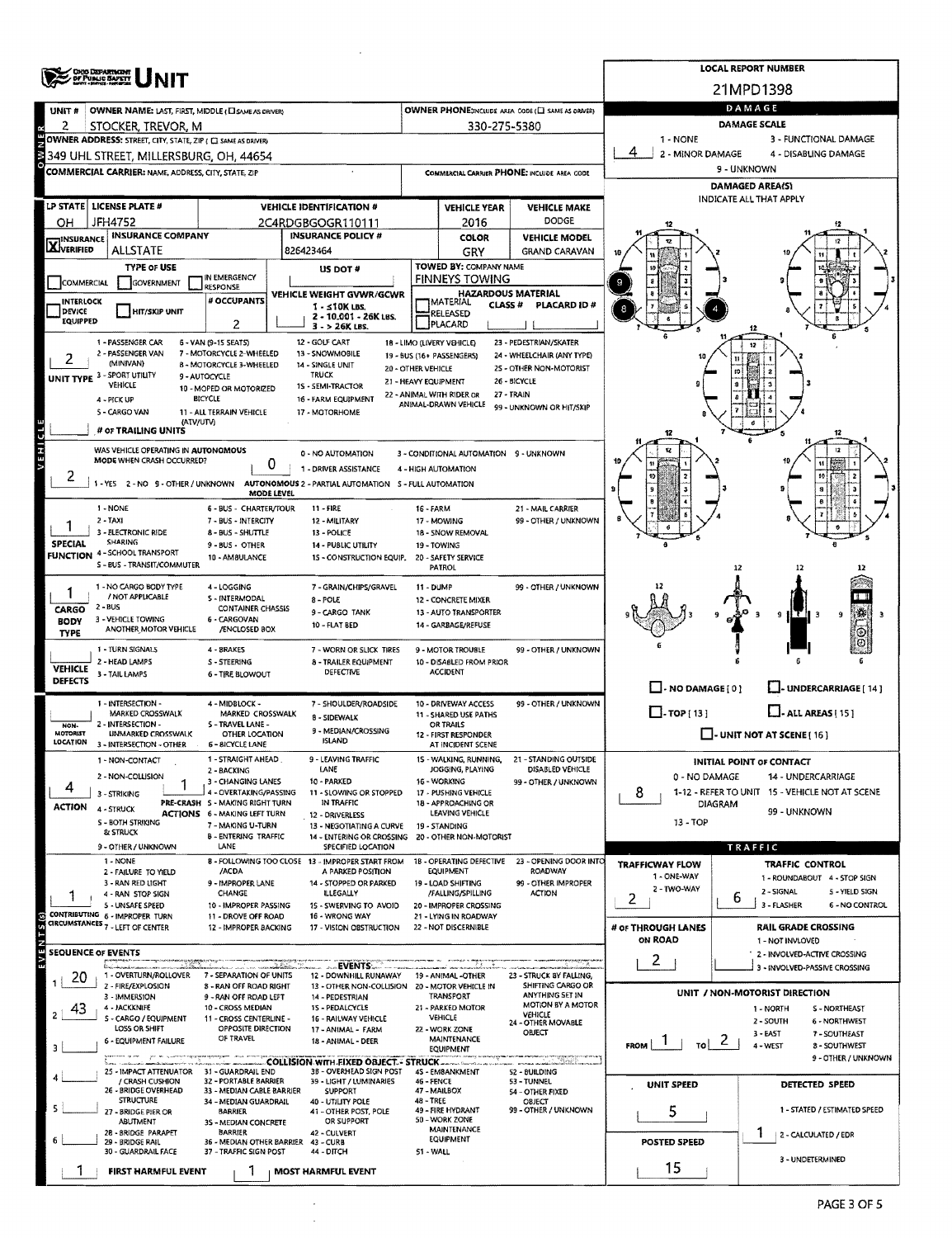|                                                        | <b>SERIE MOTORIST / NON-MOTORIST</b>                      |                                                                          |                                                      |               |                                                                |                        |                                                 |               | <b>LOCAL REPORT NUMBER</b><br>21MPD1398                                         |                                          |                                       |                                                                    |                                                    |                        |                                         |                        |  |
|--------------------------------------------------------|-----------------------------------------------------------|--------------------------------------------------------------------------|------------------------------------------------------|---------------|----------------------------------------------------------------|------------------------|-------------------------------------------------|---------------|---------------------------------------------------------------------------------|------------------------------------------|---------------------------------------|--------------------------------------------------------------------|----------------------------------------------------|------------------------|-----------------------------------------|------------------------|--|
| UNIT #                                                 | NAME: LAST, FIRST, MIDDLE                                 |                                                                          |                                                      |               |                                                                |                        |                                                 |               |                                                                                 |                                          | DATE OF BIRTH<br>AGE<br><b>GENDER</b> |                                                                    |                                                    |                        |                                         |                        |  |
| 1                                                      | PHILLIPS, JERRY, A                                        |                                                                          |                                                      |               |                                                                |                        |                                                 |               |                                                                                 | 77<br>04/20/1944                         |                                       |                                                                    |                                                    |                        | M                                       |                        |  |
|                                                        |                                                           | <b>ADDRESS: STREET, CITY, STATE, ZIP</b>                                 |                                                      |               |                                                                |                        |                                                 |               |                                                                                 |                                          |                                       | <b>CONTACT PHONE - INCLUDE AREA CODE</b>                           |                                                    |                        |                                         |                        |  |
| oro                                                    | 575 HEBRON STREET, MILLERSBURG, OH, 44654<br>330-473-0869 |                                                                          |                                                      |               |                                                                |                        |                                                 |               |                                                                                 |                                          |                                       |                                                                    |                                                    |                        |                                         |                        |  |
|                                                        | <b>INJURIES   INJURED</b><br><b>TAKEN</b>                 |                                                                          | <b>EMS AGENCY (NAME)</b>                             |               |                                                                |                        | INJURED TAKEN TO: MEDICAL FACILITY (NAME, CITY) |               | <b>SAFETY EQUIPMENT</b><br><b>USED</b>                                          |                                          | <b>DOT-COMPLIANT</b>                  | <b>SEATING</b><br><b>POSITION</b>                                  |                                                    | AIR BAG USAGE          | <b>EJECTION</b>                         | <b>TRAPPED</b>         |  |
| VON<br>5                                               | BY<br>⊥1 ⊥                                                |                                                                          |                                                      |               |                                                                |                        |                                                 |               | 4                                                                               |                                          | <sup>I</sup> MC HELMET                | 1                                                                  |                                                    | 1<br>1                 |                                         |                        |  |
|                                                        |                                                           |                                                                          | OL STATE OPERATOR LICENSE NUMBER                     |               |                                                                | <b>OFFENSE CHARGED</b> |                                                 | LOCAL<br>CODE | OFFENSE DESCRIPTION                                                             |                                          |                                       |                                                                    |                                                    | <b>CITATION NUMBER</b> |                                         |                        |  |
| OН                                                     | RR381685                                                  |                                                                          |                                                      |               |                                                                |                        |                                                 |               |                                                                                 |                                          |                                       |                                                                    |                                                    |                        |                                         |                        |  |
| OL CLASS                                               |                                                           | <b>ENDORSEMENT</b><br><b>RESTRICTION SELECT UP TO 3</b><br><b>DRIVER</b> |                                                      |               |                                                                |                        | ALCOHOL / DRUG SUSPECTED                        |               | <b>CONDITION</b>                                                                |                                          |                                       | <b>ALCOHOL TEST</b>                                                | <b>DRUG TEST(S)</b>                                |                        |                                         |                        |  |
| 4                                                      |                                                           |                                                                          |                                                      | $BY_1$        | <b>DISTRACTED</b>                                              | ALCOHOL                | MARUUANA<br>OTHER DRUG                          |               | 1                                                                               | <b>STATUS</b><br>1                       | TYPE<br>1                             | VALUE                                                              | <b>STATUS</b><br>$\mathbf{1}$                      | <b>TYPE</b><br>1       |                                         | RESULTS SELECT UP TO 4 |  |
| UNIT #                                                 |                                                           |                                                                          | NAME: LAST, FIRST, MIDDLE                            |               |                                                                |                        |                                                 |               |                                                                                 |                                          |                                       | DATE OF BIRTH                                                      |                                                    |                        | AGE                                     | <b>GENDER</b>          |  |
| 2                                                      |                                                           |                                                                          | STOCKER, MEGAN, ANN-MARIE                            |               |                                                                |                        |                                                 |               |                                                                                 |                                          |                                       | 06/29/1990                                                         |                                                    |                        | 31                                      | F                      |  |
|                                                        | <b>ADDRESS: STREET, CITY, STATE, ZIP</b>                  |                                                                          |                                                      |               |                                                                |                        |                                                 |               |                                                                                 |                                          |                                       | <b>CONTACT PHONE - INCLUDE AREA CODE</b>                           |                                                    |                        |                                         |                        |  |
| <b>DTORIS</b>                                          |                                                           |                                                                          | 349 UHL STREET, MILLERSBURG, OH, 44654               |               |                                                                |                        |                                                 |               |                                                                                 |                                          | 330-275-5380                          |                                                                    |                                                    |                        |                                         |                        |  |
|                                                        | INJURIES INJURED<br><b>TAKEN</b>                          |                                                                          | <b>EMS AGENCY (NAME)</b>                             |               |                                                                |                        | INJURED TAKEN TO: MEDICAL FACILITY (NAME, CITY) |               | SAFETY EQUIPMENT<br>USED                                                        |                                          | DOT-COMPLIANT                         | <b>SEATING</b><br>POSITION                                         | AIR BAG USAGE<br><b>EJECTION</b><br><b>TRAPPED</b> |                        |                                         |                        |  |
| 5                                                      | 67<br>$\mathbf{1}$                                        |                                                                          |                                                      |               |                                                                |                        |                                                 |               | 4                                                                               |                                          | IMC HELMET                            | 1                                                                  | 1<br>1                                             |                        |                                         |                        |  |
|                                                        |                                                           |                                                                          | OL STATE OPERATOR LICENSE NUMBER                     |               |                                                                | <b>OFFENSE CHARGED</b> |                                                 | LOCAL         | <b>OFFENSE DESCRIPTION</b>                                                      |                                          |                                       |                                                                    |                                                    | <b>CITATION NUMBER</b> |                                         |                        |  |
| OН                                                     | TC861180                                                  |                                                                          |                                                      |               |                                                                |                        |                                                 | CODE          |                                                                                 |                                          |                                       |                                                                    |                                                    |                        |                                         |                        |  |
| OL CLASS                                               | <b>ENDORSEMENT</b>                                        |                                                                          | <b>RESTRICTION SELECT UP TO 3</b>                    | <b>DRIVER</b> |                                                                |                        | ALCOHOL / DRUG SUSPECTED                        |               | <b>CONDITION</b>                                                                |                                          |                                       | <b>ALCOHOL TEST</b>                                                |                                                    |                        | DRUG TEST(S)                            |                        |  |
| 4                                                      |                                                           |                                                                          |                                                      | $BY_1$        | <b>DISTRACTED</b>                                              | ALCOHOL                | MARUUANA                                        |               | 1                                                                               | <b>STATUS</b>                            | <b>TYPE</b>                           | VALUE                                                              | <b>STATUS</b>                                      | <b>TYPE</b>            |                                         | RESULTS SELECT UP TO 4 |  |
| UNIT #                                                 |                                                           |                                                                          | NAME: LAST, FIRST, MIDDLE                            |               |                                                                |                        | <b>OTHER DRUG</b>                               |               |                                                                                 | 1                                        | 1                                     | DATE OF BIRTH                                                      | 1                                                  | 1                      | <b>AGE</b>                              | <b>GENDER</b>          |  |
|                                                        |                                                           |                                                                          |                                                      |               |                                                                |                        |                                                 |               |                                                                                 |                                          |                                       |                                                                    |                                                    |                        |                                         |                        |  |
|                                                        | <b>ADDRESS: STREET, CITY, STATE, ZIP</b>                  |                                                                          |                                                      |               |                                                                |                        |                                                 |               |                                                                                 | <b>CONTACT PHONE - INCLUDE AREA CODE</b> |                                       |                                                                    |                                                    |                        |                                         |                        |  |
|                                                        |                                                           |                                                                          |                                                      |               |                                                                |                        |                                                 |               |                                                                                 |                                          |                                       |                                                                    |                                                    |                        |                                         |                        |  |
|                                                        | <b>INJURIES INJURED</b>                                   |                                                                          | <b>EMS AGENCY (NAME)</b>                             |               |                                                                |                        | INJURED TAKEN TO: MEDICAL FACILITY (NAME, CITY) |               | SATETY EQUIPMENT<br><b>USED</b>                                                 |                                          | <b>DOT-COMPLIANT</b>                  | <b>SEATING</b><br>POSITION                                         |                                                    | AIR BAG USAGE          | <b>EJECTION</b>                         | <b>TRAPPED</b>         |  |
|                                                        | <b>TAKEN</b><br>BY<br>$\sim$ 1                            |                                                                          |                                                      |               |                                                                |                        |                                                 |               |                                                                                 |                                          | IMC HELMET                            |                                                                    |                                                    |                        |                                         |                        |  |
|                                                        |                                                           |                                                                          | OL STATE OPERATOR LICENSE NUMBER                     |               | LOCAL<br>OFFENSE DESCRIPTION<br><b>OFFENSE CHARGED</b><br>CODE |                        |                                                 |               |                                                                                 |                                          |                                       |                                                                    | <b>CITATION NUMBER</b>                             |                        |                                         |                        |  |
|                                                        |                                                           |                                                                          |                                                      |               |                                                                |                        |                                                 |               |                                                                                 |                                          |                                       |                                                                    |                                                    |                        |                                         |                        |  |
| OL CLASS                                               | <b>ENDORSEMENT</b>                                        |                                                                          | <b>RESTRICTION SELECT UP TO 3</b>                    | <b>DRIVER</b> | <b>DISTRACTED</b>                                              | ALCOHOL                | ALCOHOL / DRUG SUSPECTED<br>MARIJUANA           |               | <b>CONDITION</b>                                                                | <b>STATUS</b>                            | <b>TYPE</b>                           | <b>ALCOHOL TEST</b><br><b>VALUE</b>                                | <b>STATUS</b>                                      | <b>TYPE</b>            | DRUG TEST(S)                            | RESULTS SELECT UP TO 4 |  |
|                                                        |                                                           |                                                                          |                                                      | BY            |                                                                |                        | <b>OTHER DRUG</b>                               |               |                                                                                 |                                          |                                       |                                                                    |                                                    |                        |                                         |                        |  |
|                                                        | INJURIES                                                  |                                                                          | <b>SEATING POSITION</b>                              |               | <b>AIR BAG</b>                                                 |                        | OL CLASS                                        |               | OL RESTRICTION(S)                                                               |                                          |                                       | <b>DRIVER DISTRA</b>                                               |                                                    |                        |                                         |                        |  |
| <b>SFATAL</b>                                          |                                                           |                                                                          | <b>FRONT - LEFT SIDE</b><br>(MOTORCYCLE DRIVER)      |               | <b>1 - NOT DEPLOYED</b><br>2 - DEPLOYED FRONT                  |                        | 1 - CLASS A                                     |               | ALCOHOL INTERLOCK                                                               |                                          |                                       | 1 - NOT DISTRACTED<br>2 - MANUALLY OPERATING AN                    |                                                    |                        | 1 - NONE GIVEN<br>2 - TEST REFUSED      |                        |  |
| 2 - SUSPECTED SERIOUS<br><b>INJURY</b>                 |                                                           |                                                                          | - FRONT - MIDDLE<br>3 - FRONT - RIGHT SIDE           |               | 3 - DEPLOYED SIDE<br>4-DEPLOYED BOTH                           |                        | 2 - CLASS B                                     |               | <b>DEVICE</b><br>CDL INTRASTATE ONLY<br><b>CORRECTIVE LENSES</b>                |                                          |                                       | <b>ELECTRONIC</b><br>COMMUNICATION DEVICE                          |                                                    |                        | 3 - TEST GIVENS                         | CONTAMINATED SAMPLE    |  |
| 3. SUSPECTED MINOR<br><b>INJURY</b>                    |                                                           |                                                                          | 4 - SECOND - LEFT SIDE<br>(MOTORCYCLE PASSENGER)     | FRONT/SIDE    | 5 - NOT APPLICABLE                                             |                        | 3 - CLASS C<br>- REGULAR CLASS                  |               | <b>FARM WAIVER</b><br>- EXCEPT CLASS A BUS                                      |                                          |                                       | (TEXTING, TYPING,<br><b>MAI INGI</b>                               |                                                    |                        | <b>/ UNUSABLE</b><br>4 - TEST GIVEN.    |                        |  |
| 4 - POSSIBLE INJURY<br>5'- NO APPARENT INJURY          |                                                           |                                                                          | SECOND - MIDDLE<br>- SECOND - RIGHT SIDE"            |               | 9 - DEPLOYMENT UNKNOWN                                         |                        | $(OHIO = D)$                                    |               | 6 - EXCEPT CLASS A<br>& CLASS B BUS:                                            |                                          |                                       | - TALKING ON HANDS-FREE<br>COMMUNICATION DEVICE                    |                                                    | 5 - TEST GIVEN,        | <b>RESULTS KNOWN</b>                    |                        |  |
|                                                        |                                                           |                                                                          | THIRD-LEFT SIDE<br>(MOTORCYCLE SIDE CAR)             |               | EJECTION                                                       |                        | - M/C MOPED ONLY.<br>6 - NO VALID OL            |               | EXCEPT TRACTOR-TRAILER<br>8 - INTERMEDIATE LICENSE                              |                                          |                                       | 4 - TALKING ON HAND-HELD<br>COMMUNICATION DEVICE                   |                                                    |                        |                                         | <b>RESULTS UNKNOWN</b> |  |
|                                                        | INJURIES TAKEN BY<br>- NOT TRANSPORTED                    |                                                                          | 8-THIRD - MIDDLE<br>9 - THIRD - RIGHT SIDE           |               | 1 NOTEJECTED.<br>2 - PARTIALLY EJECTED                         |                        | OL ENDORSEMENT                                  |               | <b>RESTRICTIONS</b><br>LEARNER'S PERMIT                                         |                                          |                                       | 5 - OTHER ACTIVITY WITH AN<br>ELECTRONIC DEVICE                    |                                                    | <b>1-NONE</b>          |                                         | ALCOHOL TEST TYPE      |  |
| 2. EMS                                                 | <b><i>ITREATED AT SCENE</i></b>                           |                                                                          | 10 - SLEEPER SECTION<br>OF TRUCK CAB                 |               | <b>3 - TOTALLY EJECTED</b><br>4 - NOT APPLICABLE               |                        | H - HAZMAT                                      |               | <b>RESTRICTIONS</b><br>10 - LIMITED TO DAYLIGHT                                 |                                          |                                       | 6 – PASSENGER<br>- OTHER DISTRACTION                               |                                                    | 2 - BLOOD<br>3 - URINE |                                         |                        |  |
| 3 - POLICE                                             |                                                           |                                                                          | PASSENGER IN<br>OTHER ENCLOSED CARGO                 |               | <b>TRAPPED</b>                                                 |                        | M - MOTORCYCLE                                  |               | <b>ONLY</b><br>11 - LIMITED TO EMPLOYMENT                                       |                                          |                                       | INSIDE THE VEHICLE<br>8 - OTHER DISTRACTION<br>OUTSIDE THE VEHICLE |                                                    | 4 - BREATH             |                                         |                        |  |
| 9 - OTHER / UNKNOWN                                    |                                                           |                                                                          | AREA (NON-TRAILING UNIT.)<br>BUS, PICK-UP WITH CAP). |               | 1 - NOT TRAPPED-<br><b>EXTRICATED:BY</b>                       |                        | P - PASSENGER<br>N TANKER                       |               | 12 - LIMITED - OTHER.<br>13 - MECHANICAL DEVICES                                |                                          |                                       | 9 - OTHER / UNKNOWN                                                |                                                    | <b>5. OTHER</b>        | <b>DRUG TEST TYPE</b>                   |                        |  |
|                                                        | <b>SAFETY EQUIPMENT</b>                                   |                                                                          | - PASSENGER IN<br>UNENCLOSED CARGO AREA              | FREED BY      | MECHANICAL MEANS                                               |                        | Q - MOTOR SCOOTER                               |               | (SPECIAL BRAKES, HAND.)<br>CONTROLS, OR OTHER                                   |                                          |                                       | <b>CONDITION</b><br>- APPARENTLY NORMAL                            |                                                    | 1-NONE<br>2 - BLOOD    |                                         |                        |  |
| 1 - NONE USED<br>2 - SHOULDER BELT ONLY                |                                                           |                                                                          | 13 - TRAILING UNIT<br>14 - RIDING ON VEHICLE         |               | NON-MECHANICAL MEANS                                           |                        | R - THREE-WHEEL<br>MOTORCYCLE                   |               | ADARTIVE DEVICES)<br>14 - MILITARY VEHICLES ONLY.<br><b>15 - MOTOR VEHICLES</b> |                                          |                                       | - PHYSICAL IMPAIRMENT<br>EMOTIONAL (E.G.)                          |                                                    | 3 - URINE<br>4 OTHER   |                                         |                        |  |
| <b>USED</b><br>3 - LAP BELT ONIX USED                  |                                                           |                                                                          | <b>EXTERIOR</b><br>(NON-TRAILING UNIT)               |               |                                                                |                        | S - SCHOOL BUS<br><b>T-DOUBLE &amp; TRIPLE</b>  |               | WITHOUT AIR BRAKES<br><b>16 - OUTSIDE MIRROR</b>                                |                                          |                                       | DEPRESSED, ANGRY,<br>DISTURBED)                                    |                                                    | DRUG TEST RESULT(S)    |                                         |                        |  |
| 4 - SHOULDER & LAP BELT<br><b>USED</b>                 |                                                           |                                                                          | 15 - NON-MOTORIST.<br>99 - OTHER / UNKNOWN           |               |                                                                |                        | TRAILERS                                        |               | 17 - PROSTHETIC AID<br>18 - OTHER                                               |                                          |                                       | - ILLNESS &<br>S - FELL ASLEEP, FAINTED #                          |                                                    |                        | - AMPHETAMINES<br>2 - BARBITURATES      |                        |  |
| 5 - CHILD RESTRAINT, SYSTEM                            | - FORWARD FACING                                          |                                                                          |                                                      |               |                                                                |                        | X - TANKER / HAZMAT                             |               |                                                                                 |                                          |                                       | FATIGUED, ETC.:<br>6 - UNDER THE INFLUENCE OF                      |                                                    |                        | 3 - BENZODIAZEPINES<br>4 - CANNABINOIDS |                        |  |
| 6 - CHILD RESTRAINT SYSTEM<br><b>EREAR FACING</b>      |                                                           |                                                                          |                                                      |               |                                                                |                        | GENDER                                          |               |                                                                                 |                                          |                                       | MEDICATIONS / DRUGS /<br>ALCOHOL <sup>®</sup>                      |                                                    | 5 - COCAINE            | 6 - OPIATES / OPIOIDS                   |                        |  |
| <b>BOOSTER SEAT</b><br>8 - HELMET USED                 |                                                           |                                                                          |                                                      |               |                                                                |                        | F-FEMALE<br>M - MALE                            |               |                                                                                 |                                          |                                       | - OTHER / UNKNOWN                                                  |                                                    | 7 - OTHER              | <b>8 - NEGATIVE RESULTS</b>             |                        |  |
| 9 - PROTECTIVE PADS USED                               | (ELBOWS, KNEES, ETC).                                     |                                                                          |                                                      |               |                                                                |                        | U - OTHER / UNKNOWN                             |               |                                                                                 |                                          |                                       |                                                                    |                                                    |                        |                                         |                        |  |
| 10 - REFLECTIVE CLOTHING<br>11 - LIGHTING - PEDESTRIAN |                                                           |                                                                          |                                                      |               |                                                                |                        |                                                 |               |                                                                                 |                                          |                                       |                                                                    |                                                    |                        |                                         |                        |  |
| / BICYCLE ONLY<br>99 - OTHER / UNKNOWN >               |                                                           |                                                                          |                                                      |               |                                                                |                        |                                                 |               |                                                                                 |                                          |                                       |                                                                    |                                                    |                        |                                         |                        |  |

 $\sim 10$ 

 $\bar{\beta}$ 

 $\overline{\phantom{a}}$